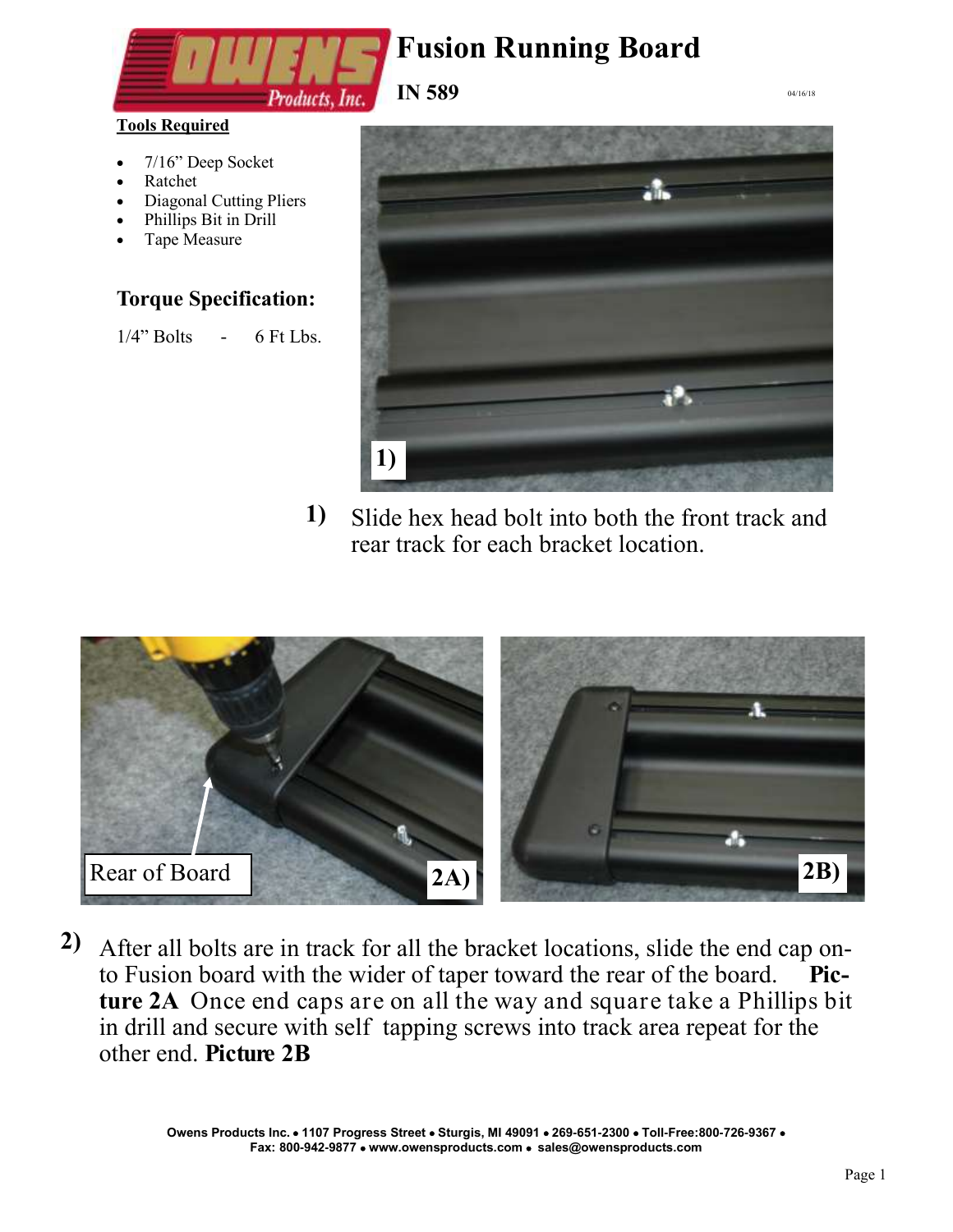

**Place the step pads through holes in board with Owens facing outward. Put (4) nuts onto the plastic stems coming through board Shown in Picture 3A** and tighten the nuts with a 7/16" deep socket. **Picture 3B 3)**

**Do not over tighten Repeat for both boards**



Place the Fusion board onto brackets with bolts coming through slots in brackets and put nuts onto bolts. Slide the board so that it is centered and level on the vehicle then tighten all nuts. **4)**

### **Repeat for other side of vehicle.**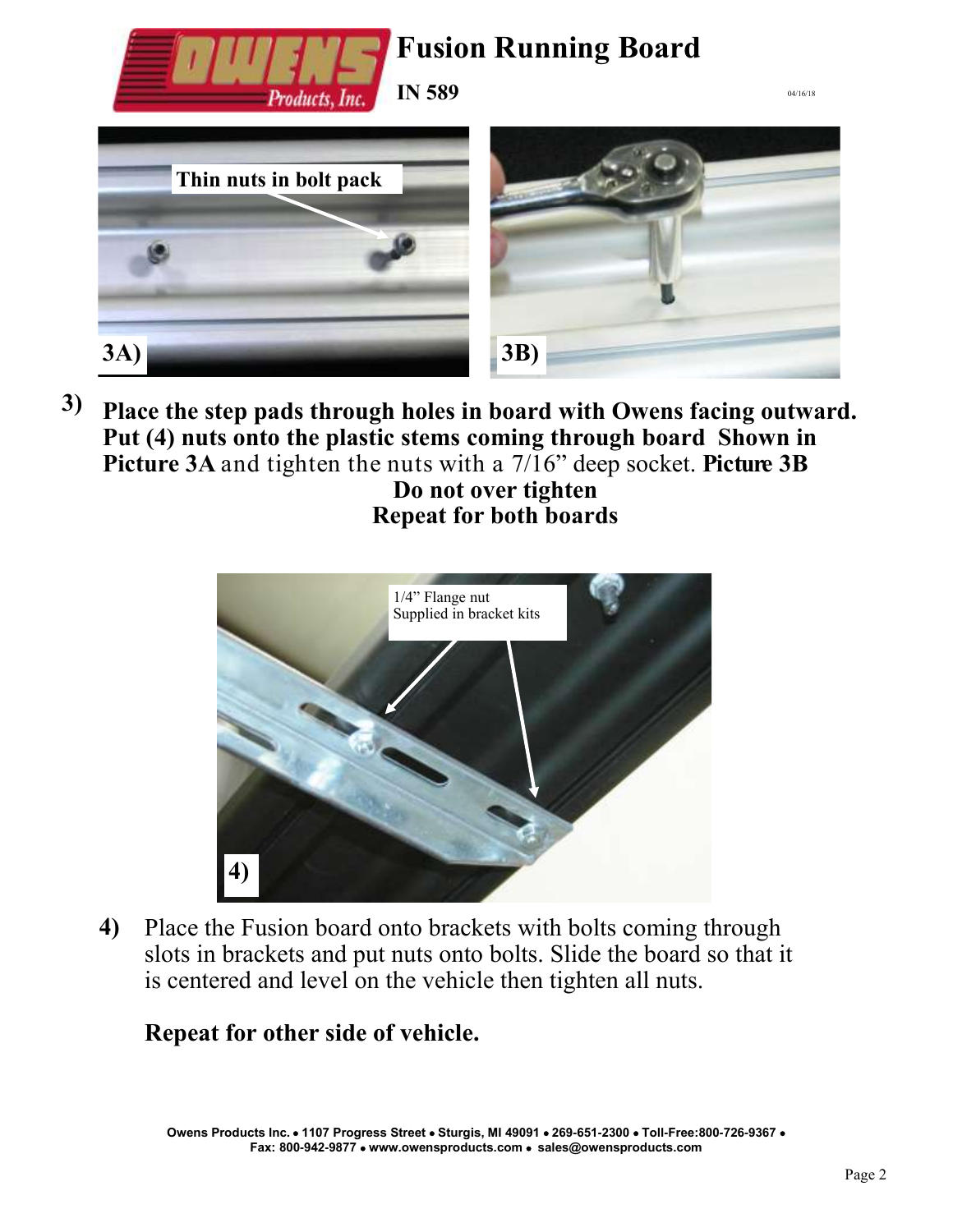

**Bracket Covers U channel plastic (Not End Caps)**





04/16/18

For a Ford Super Duty truck notch top 1" x 1" cutting with diagonal cutter nipping about  $1/4$ " at a time, or cut with saw if available. **5A)**

### **Use (2) self tapping screws to secure to bracket.**



For a GM truck cut down to 2 3/4" with diagonal cutter nipping about 1/4" at a time, or cut with saw if available. **5B)**

**Use (2) self tapping screws to secure to bracket.**

**Ford F150 and Ram trucks do not require plastic covers covers**

**Owens Products Inc. 1107 Progress Street Sturgis, MI 49091 269-651-2300 Toll-Free:800-726-9367 Fax: 800-942-9877 www.owensproducts.com sales@owensproducts.com**